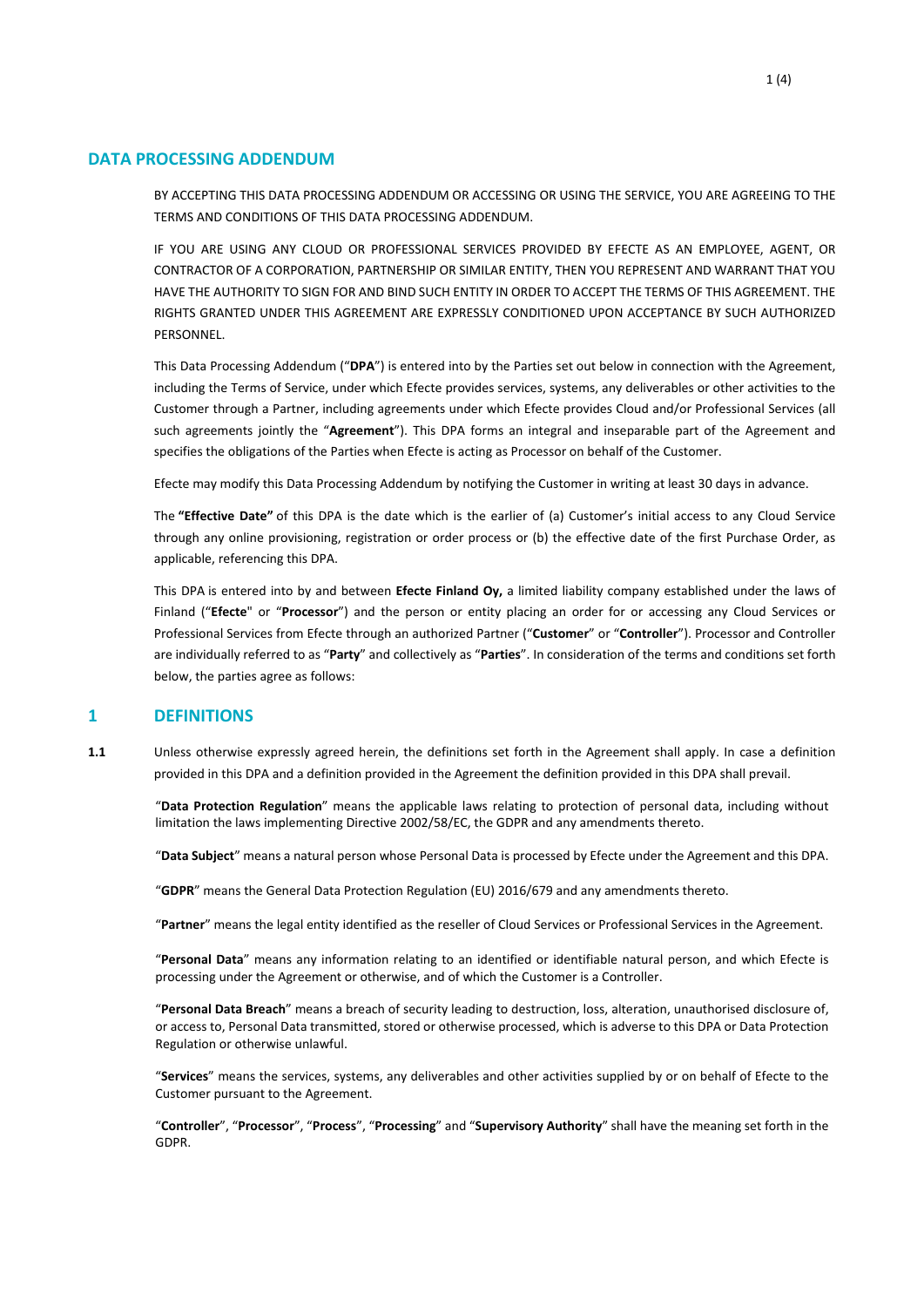# **2 PURPOSE, SCOPE AND NATURE**

- 2.1 This DPA sets out the terms and conditions for the Processing of Personal Data by Efecte on behalf of the Customer under the Agreement for the purpose of providing the Services to the Customer through a selected Partner of Efecte (the "**Purpose**").
- 2.2 The subject matter of the Processing is the Customer's Personal Data as set out in the Agreement, this DPA and other appendices.
- 2.3 Personal Data may comprise of a) Customer's Personal Data; or b) Customer's Customers' Personal Data. Personal Data may include also other types of data if required by the Purpose of the Processing agreed between the Parties.

#### **3 CUSTOMER'S GENERAL RESPONSIBILITIES**

- 3.1 The Customer shall be responsible for complying with Data Protection Regulation and requirements relating to it.
- 3.2 This DPA together with the Agreement constitutes the Customer's complete written instruction to Efecte given by the Customer its role as the Controller. The Customer may issue new documented instructions or amend the instructions set out herein subject to a written agreement between the Parties. Efecte shall have the right to charge for additional costs arising from complying with new or amended instructions from the Customer.

# **4 EFECTE'S GENERAL RESPONSIBILITIES**

- 4.1 Efecte shall process Personal Data in compliance with Data Protection Regulation and the documented instructions from the Customer, unless prescribed otherwise by a provision of Data Protection Regulation applicable to Efecte.
- 4.2 Efecte shall ensure that members of Efecte's staff with access to Personal Data have committed to an appropriate confidentiality obligation.
- 4.3 Efecte shall, taking into account the information available to Efecte, provide reasonable assistance to the Customer in responding to requests for exercising the rights of Data Subjects where the Customer does not have the needed information.
- 4.4 Efecte shall, taking into account the information available to Efecte, provide reasonable assistance to the Customer in ensuring the Customer's compliance with its obligations set out in Data Protection Regulation relating to data security and data protection impact assessments.
- 4.5 Efecte shall make available to the Customer all information necessary to demonstrate compliance with obligations set out in this DPA and in Data Protection Regulation. The Customer shall keep all such information confidential.
- 4.6 Efecte shall have the right to charge the Customer for costs and expenses that were incurred as a result of complying with clauses 5.3 – 5.5.

#### **5 DATA SECURITY**

- 5.1 Efecte shall implement technical and organisational measures to ensure an appropriate level of security to protect Personal Data against unauthorised access and loss, destruction, damage, alteration or disclosure, or against other unlawful Processing.
- 5.2 Efecte shall notify the Customer of all Personal Data Breaches without undue delay after Efecte has become aware of the Personal Data Breach. The Personal Data Breach notification shall contain the following: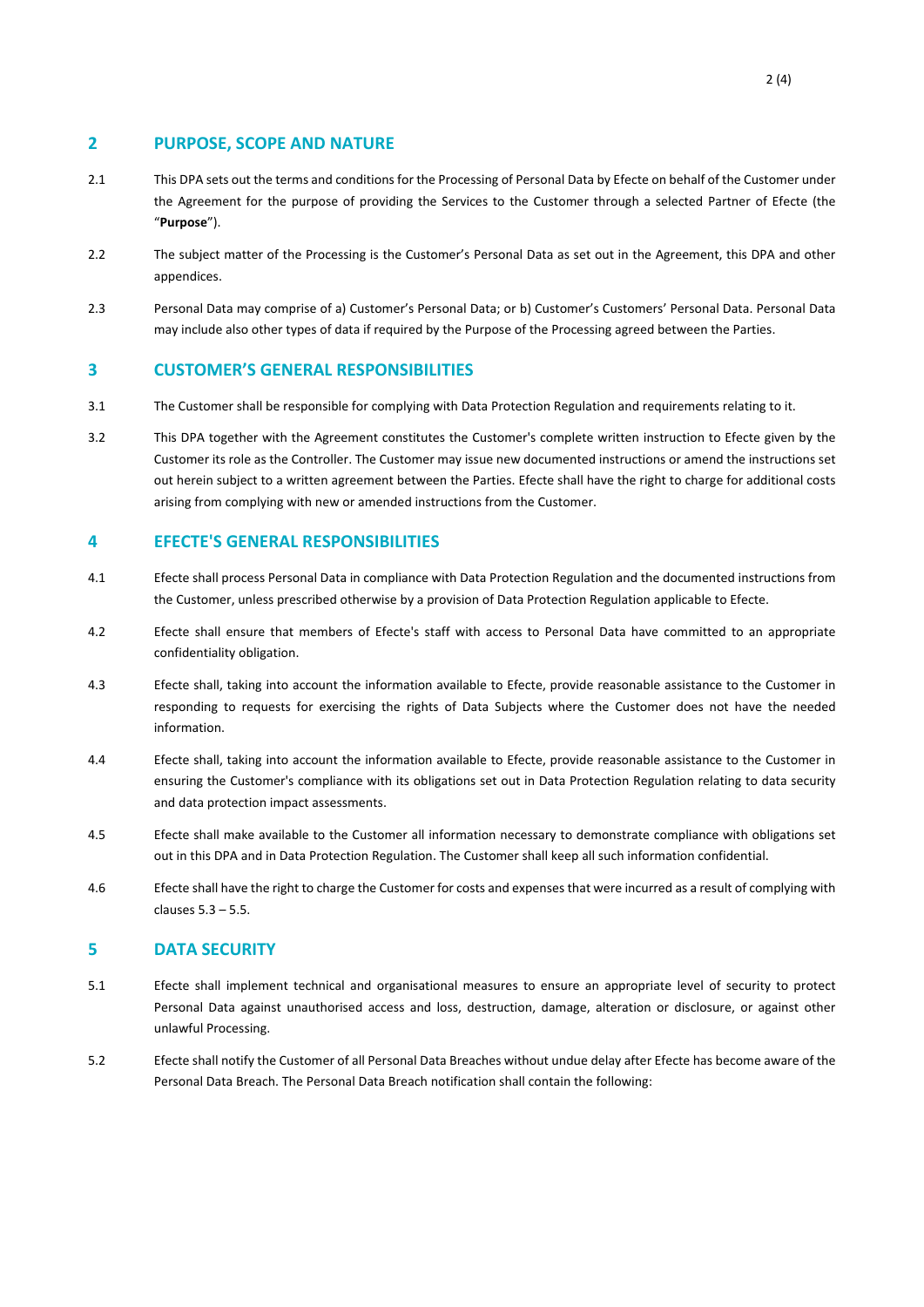- 5.2.1 description of the nature of the Personal Data Breach, including the categories and approximate number of Data Subjects concerned and the categories and approximate number of data records concerned;
- 5.2.2 name and contact details of the contact person of Efecte handling the Personal Data Breach;
- 5.2.3 description of likely consequences and/or realised consequences of the Personal Data Breach; and
- 5.2.4 description of the measures Efecte has taken to address the Personal Data Breach and to mitigate its adverse effects.
- 5.3 If it is not possible to provide the information listed at the same time, the information may be provided in phases.
- 5.4 Efecte shall document Personal Data Breach and disclose the documentation to the Customer.
- 5.5 After Efecte has become aware of the Personal Data Breach, Efecte shall ensure security of Personal Data and take appropriate measures to ensure protection of Personal Data in cooperation with the Customer.

# **6 SUBCONTRACTORS**

<span id="page-2-0"></span>6.1 Efecte shall have the right to use subcontractors in Processing Personal Data when the Customer has approved such subcontractors. On the effective date of this DPA, the Customer has agreed to use of the following subcontractors:

| <b>Company name</b>            | <b>Business ID</b> | <b>Scope of processing</b>                                           | <b>Country</b> | <b>Address</b>                          |
|--------------------------------|--------------------|----------------------------------------------------------------------|----------------|-----------------------------------------|
| Equinix (Finland)<br>Oν        | 0109023-9          | Data center and capacity services                                    | Finland        | Hiomotie<br>32<br>00380 Helsinki        |
| giosg.com Oy                   | 2388009-8          | Multiroom chat provider                                              | Finland        | Valimotie<br>21<br>00380 Helsinki       |
| Applixure Oy                   | 2507933-3          | Applixure<br>ΙT<br>monitoring<br>and<br>management software provider | Finland        | Arabiankatu<br>12<br>00560 Helsinki     |
| Culinar<br>Οv<br>(ultimate.ai) | 2634505-8          | Chatbot provider                                                     | Finland        | Lapinlahdenkatu<br>16<br>00180 Helsinki |

- 6.2 The Parties may at any given time update the list of accepted set out in Section [6.1](#page-2-0) subcontractors by agreeing on the amendment in writing via e-mail.
- 6.3 Efecte shall notify the Customer about an addition of a subcontractor Processing Personal Data under this DPA at least fourteen (14) days before the subcontractor begins the Processing. If the Customer objects, the Customer shall have the right to terminate the Agreement by written notice before the effective date of the change.
- 6.4 Efecte shall take appropriate measures to ensure that its subcontractors are subject to equivalent requirements regarding confidentiality and security, as set out in this DPA. Efecte is responsible for the performance of its subcontractors as it is responsible for the performance of its own obligations.

# **7 TRANSFERS OF PERSONAL DATA**

7.1 Efecte shall not process Personal Data outside of the European Economic Area without agreeing on it beforehand with Customer and without complying with the statutory requirements regarding the processing of Personal Data outside of the European Economic Area.

#### **8 LIABILITY**

8.1 Efecte shall be liable under this DPA only for direct damages and where it has not complied with the obligations of the GDPR specifically directed to Processors or where it has acted outside or contrary to the lawful instructions of the Controller. Efecte's total aggregate liability under and in relation to this DPA shall not exceed an amount equal to the fees paid by the Customer to Efecte under the Agreement during the 12 months immediately preceding the event giving rise to the liability.